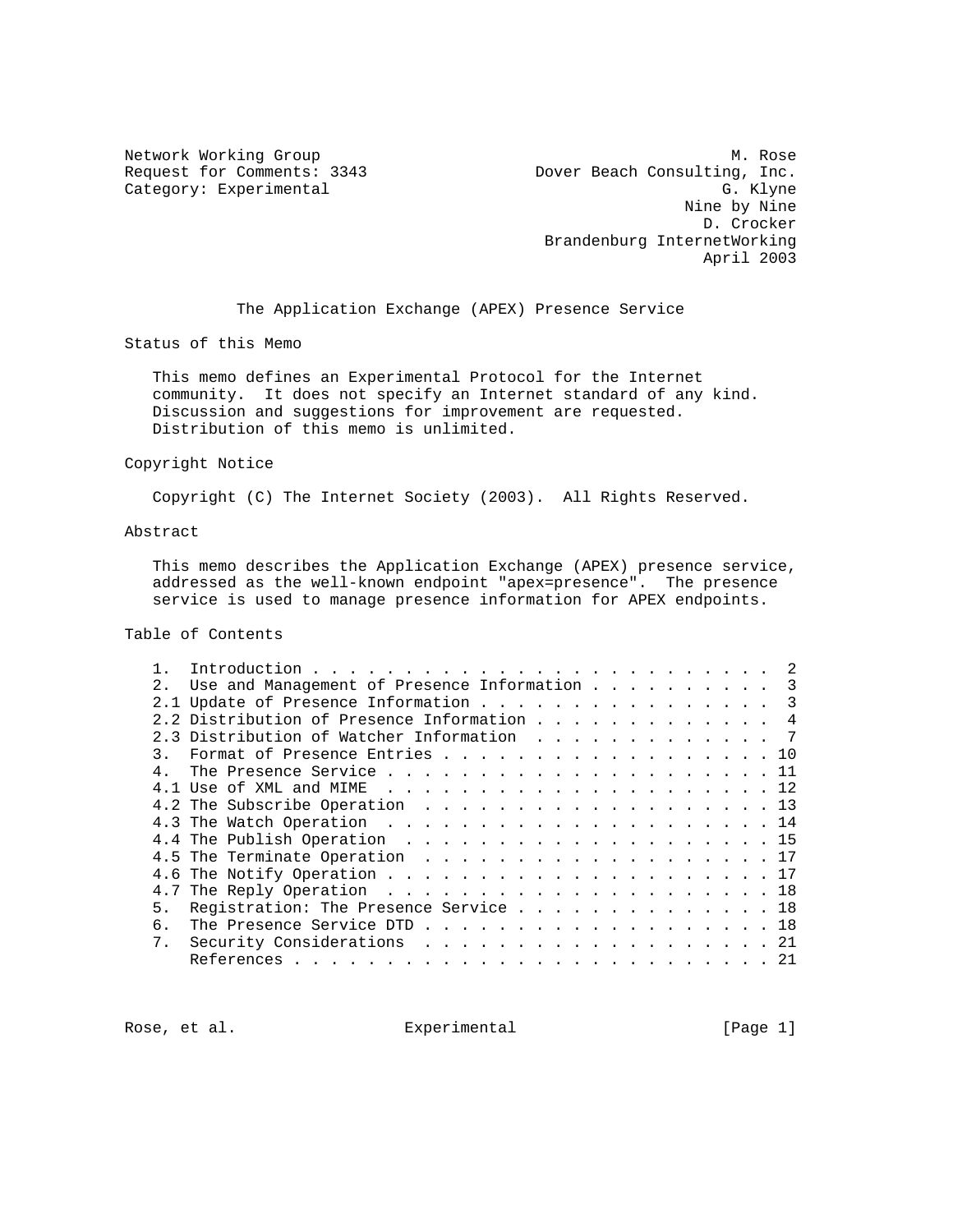#### 1. Introduction

 This memo describes a presence service that is built upon the APEX [1] "relaying mesh". The APEX presence service is used to manage presence information for APEX endpoints.

 APEX, at its core, provides a best-effort datagram service. Within an administrative domain, all relays must be able to handle messages for any endpoint within that domain. APEX services are logically defined as endpoints, but given their ubiquitous semantics they do not necessarily need to be associated with a single physical endpoint. As such, they may be provisioned co-resident with each relay within an administrative domain, even though they are logically provided on top of the relaying mesh, i.e.,



 That is, applications communicate with an APEX service by exchanging data with a "well-known endpoint" (WKE).

 APEX applications communicate with the presence service by exchanging data with the well-known endpoint "apex=presence" in the corresponding administrative domain, e.g., "apex=presence@example.com" is the endpoint associated with the presence service in the "example.com" administrative domain.

 Note that within a single administrative domain, the presence service makes use of the APEX access [3] service in order to determine if an originator is allowed to view or manage presence information.

Rose, et al. Subsequental Experimental Contracts (Page 2)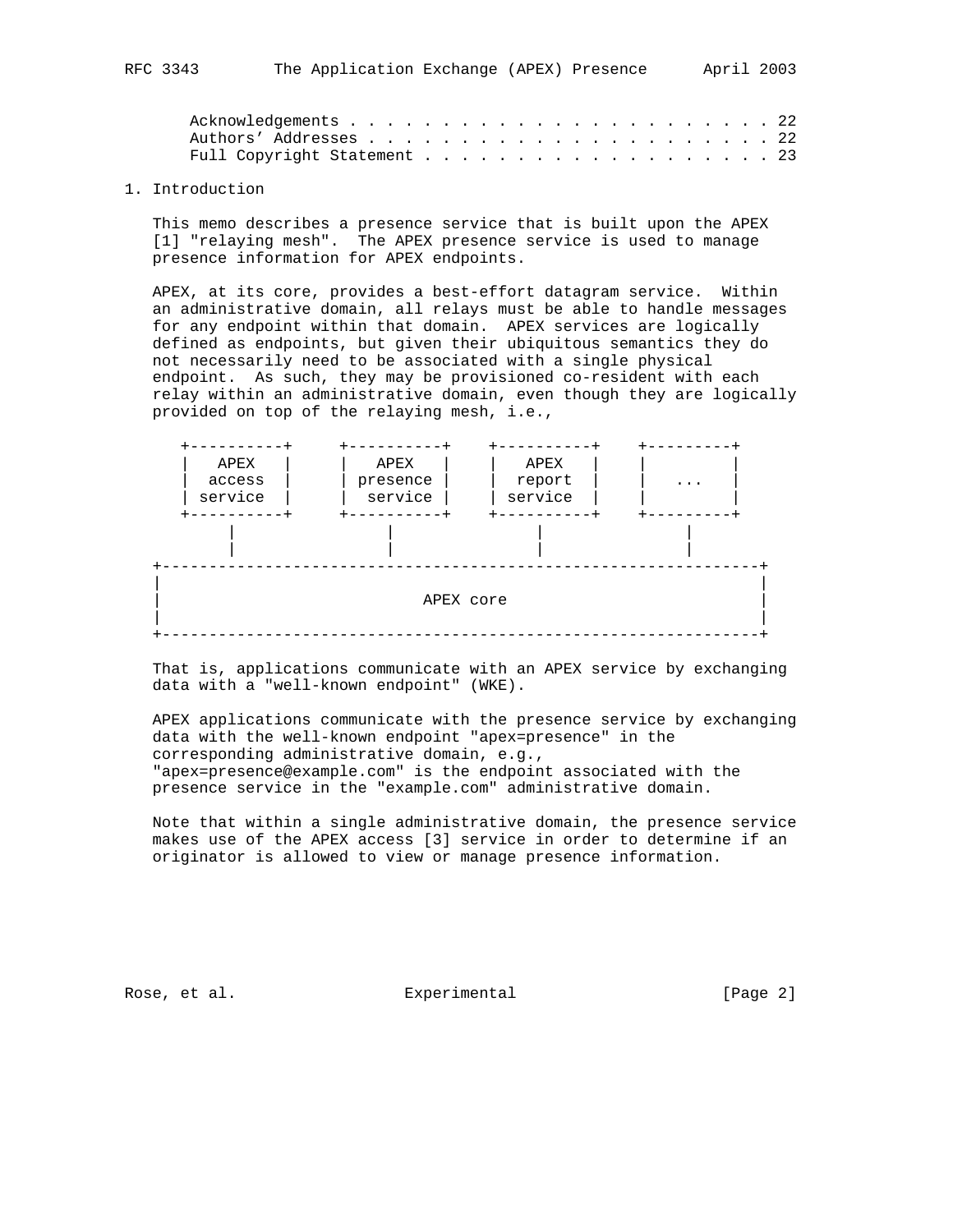2. Use and Management of Presence Information

Management of presence information falls into three categories:

- o applications may update the presence information associated with an endpoint;
- o applications may subscribe to receive presence information associated with an endpoint; and,
- o applications may find out who is subscribed to receive presence information.

Each is now described in turn.

2.1 Update of Presence Information

 When an application wants to modify the presence information associated with an endpoint, it sends a publish operation to the service, e.g.,

|       | $\vert$ -- data -------> |       |
|-------|--------------------------|-------|
| appl. |                          | relay |
|       | --------- ok --          |       |
|       |                          |       |

```
 C: <data content='#Content'>
        <originator identity='fred@example.com' />
        <recipient identity='apex=presence@example.com' />
        <data-content Name='Content'>
            <publish publisher='fred@example.com' transID='1'
                      timeStamp='2000-05-14T13:30:00-08:00'>
                 <presence publisher='fred@example.com'
                        lastUpdate='2000-05-14T13:02:00-08:00'
                        publisherInfo='http://www.example.com/fred/'>
                     <tuple
                       destination='apex:fred/appl=im@example.com'
                       availableUntil='2000-05-14T14:02:00-08:00' />
                     <tuple destination='mailto:fred@flintstone.com'
                       availableUntil='2525-12-31T23:59:59-08:00' />
                 </presence>
            </publish>
        </data-content>
    </data>
S: <\!\!\circ\!\!\circ\!\!k />
```
Rose, et al. Experimental [Page 3]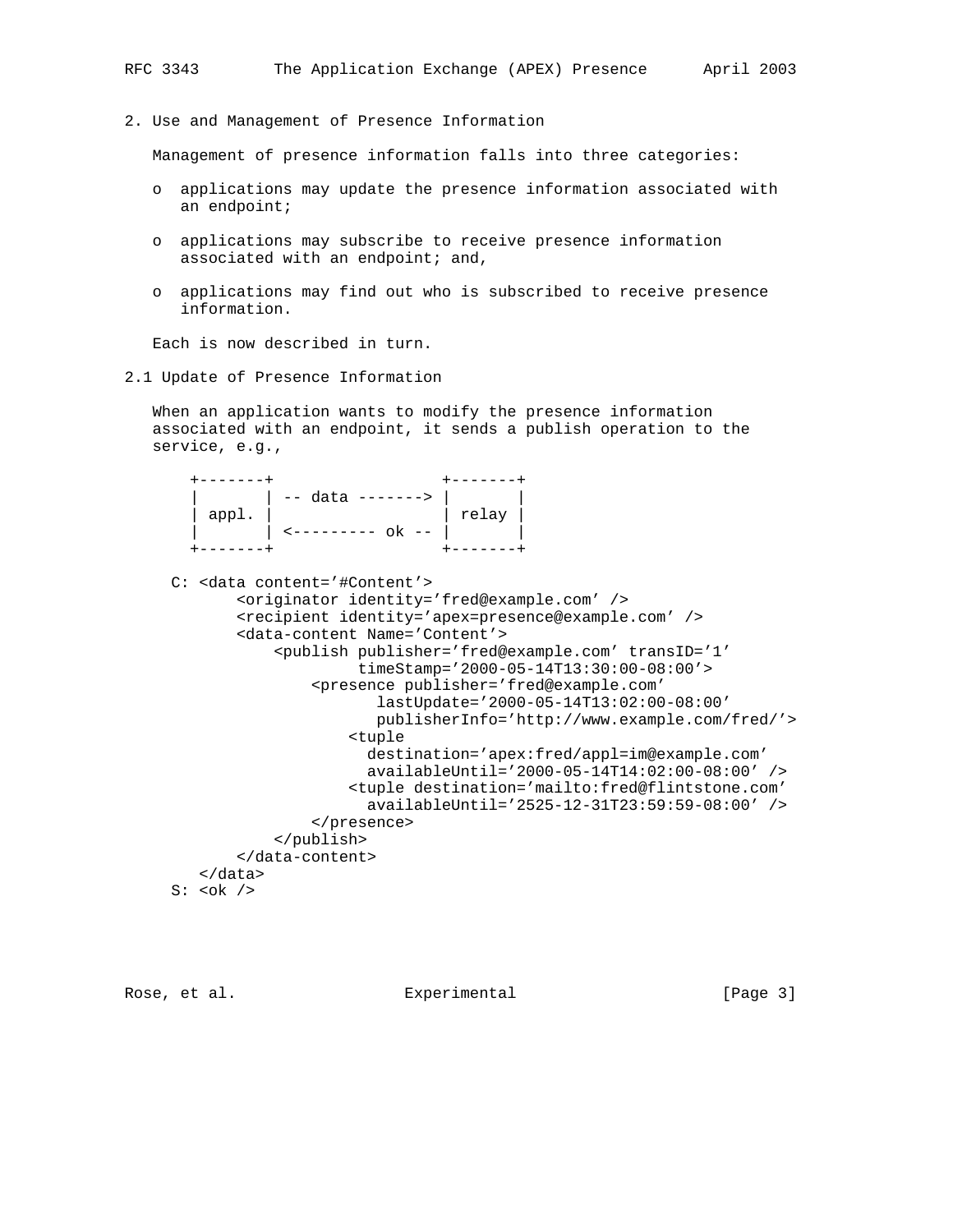Note that this example uses the "subaddress" convention specified in Section 2.2 of [1] (e.g., "fred/appl=im") to denote multiplexing of traffic for a particular endpoint. Of course, popular applications may have their own URI method assigned to them (e.g., "im:fred@example.com").

 The service immediately responds with a reply operation containing the same transaction-identifier, e.g.,

| $\left  \begin{array}{c} \text{relay} \\ \text{lex} \end{array} \right $ -- ok ---------> $\left  \begin{array}{c} \text{pres.} \\ \text{svc.} \end{array} \right $ |  |
|---------------------------------------------------------------------------------------------------------------------------------------------------------------------|--|
|                                                                                                                                                                     |  |
|                                                                                                                                                                     |  |

 C: <data content='#Content'> <originator identity='apex=presence@example.com' /> <recipient identity='fred@example.com' /> <data-content Name='Content'> <reply code='250' transID='1' /> </data-content> </data>  $S: <\!\!\circ\!\!\circ\!\!k$  />

# 2.2 Distribution of Presence Information

 When an application wants to (periodically) receive the presence information associated with an endpoint, it sends a subscribe operation to the service, e.g.,

|       | $\vert - -$ data -------> $\vert$ |               |
|-------|-----------------------------------|---------------|
| appl. |                                   | $ $ relay $ $ |
|       |                                   |               |
|       |                                   |               |

```
 C: <data content='#Content'>
         <originator identity='wilma@example.com' />
         <recipient identity='apex=presence@example.com' />
         <data-content Name='Content'>
             <subscribe publisher='fred@example.com' duration='86400'
                         transID='100' />
        </data-content>
    </data>
S: <\!\!\circ\!\!\circ\!\!k />
```
Rose, et al. Experimental Experimental [Page 4]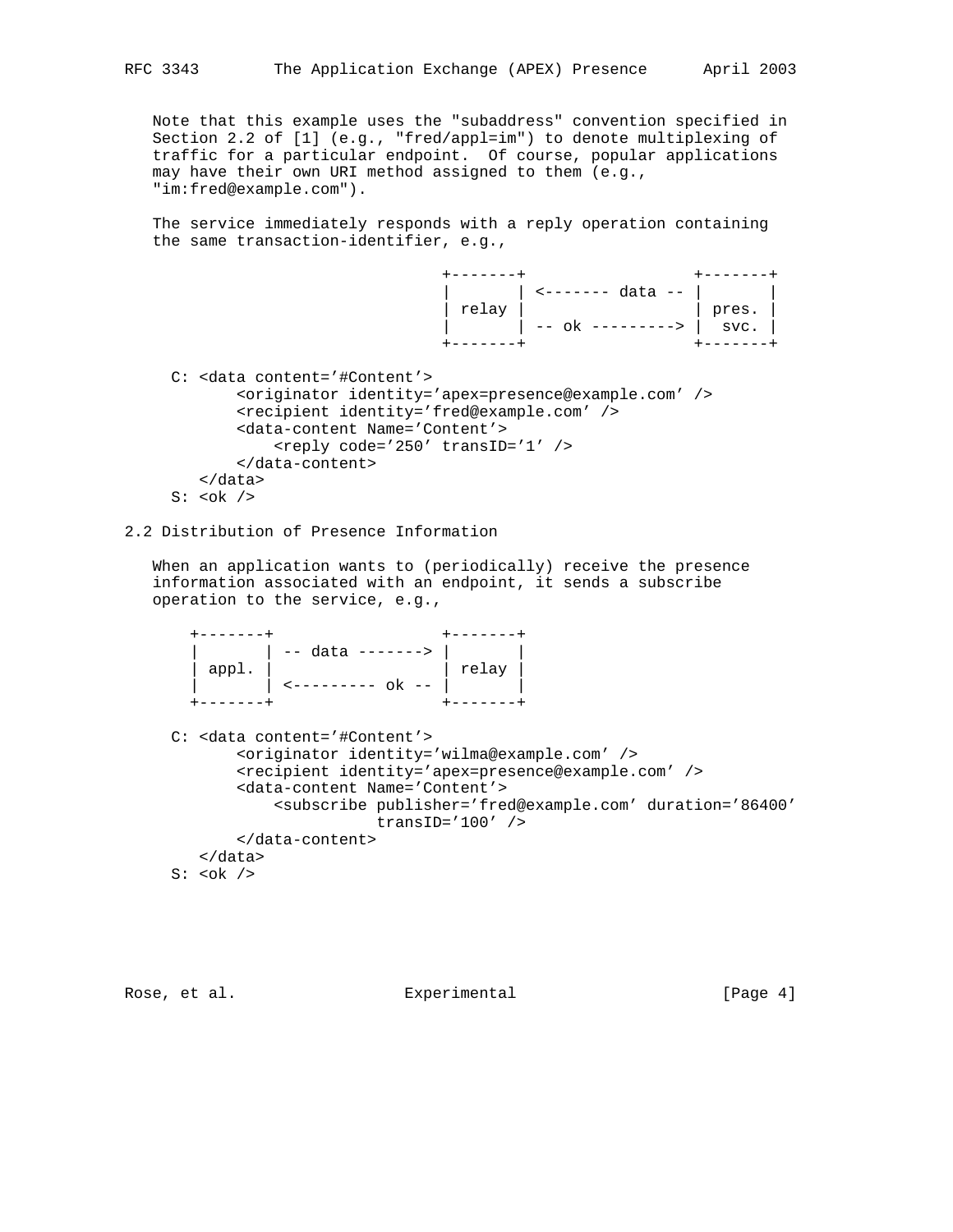The service immediately responds with a publish operation containing the same transaction-identifier, e.g.,

 +-------+ +-------+ | | <------- data -- | | | relay | | pres. | | | -- ok ---------> | svc. | +-------+ +-------+ C: <data content='#Content'> <originator identity='apex=presence@example.com' /> <recipient identity='wilma@example.com' /> <data-content Name='Content'> <publish publisher='fred@example.com' transID='100' timeStamp='2000-05-14T13:30:00-08:00'> <presence publisher='fred@example.com' lastUpdate='2000-05-14T13:02:00-08:00' publisherInfo='http://www.example.com/fred/'> <tuple destination='apex:fred/appl=im@example.com' availableUntil='2000-05-14T14:02:00-08:00' /> </presence> </publish> </data-content> </data> S:  **/>** 

 Subsequently, for up to the specified "duration", the service sends new publish operations whenever there are any changes to the endpoint's presence information. If the "duration" is zero-valued, a one time poll of the presence information is achieved; otherwise, at the end of the "duration", a terminate operation is sent.

 Note that Step 5 of Section 4.4 requires that the "lastUpdate" attribute of a presence entry be supplied in order to update that entry; accordingly, applications must successfully retrieve a presence entry prior to trying to update that entry. This is usually accomplished by subscribing with a zero-valued duration. (Regardless, administrators should ensure that applications authorized to update a presence entry are also authorized to retrieve that entry.)

Rose, et al. Experimental [Page 5]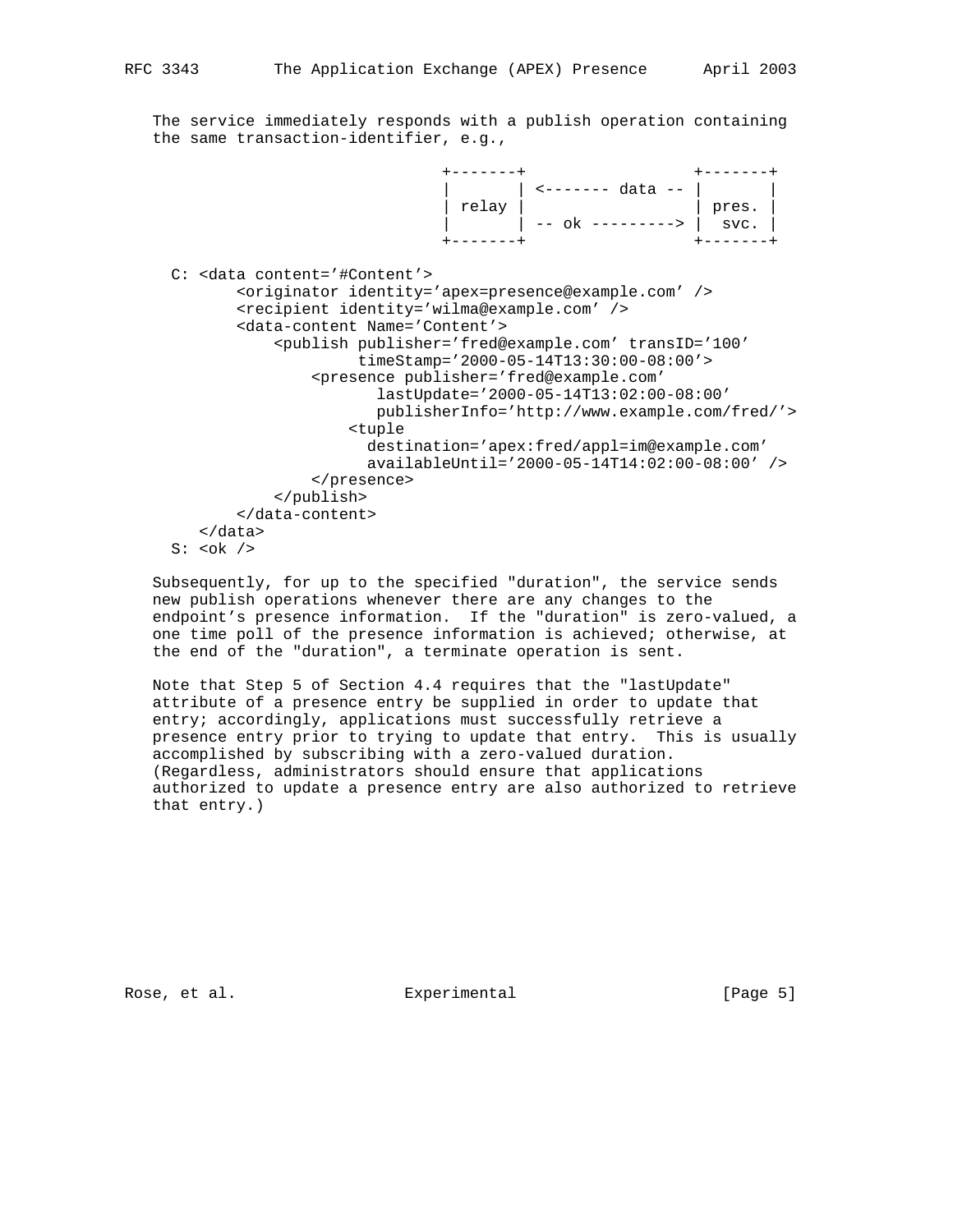Either the subscriber or the service may cancel a subscription by sending a terminate operation, e.g.,

 +-------+ +-------+ | | | | | -- data -------> | | | | | | appl. | | relay | | | <--------- ok -- | | +-------+ +-------+ C: <data content='#Content'> <originator identity='wilma@example.com' /> <recipient identity='apex=presence@example.com' /> <data-content Name='Content'> <terminate transID='100' /> </data-content> </data>  $S: <\!\!\circ\!\!\circ\!\!k$  /> +-------+ +-------+ | | <------- data -- | | | relay | | pres. | | | -- ok ---------> | svc. | +-------+ +-------+ C: <data content='#Content'> <originator identity='apex=presence@example.com' /> <recipient identity='wilma@example.com' /> <data-content Name='Content'> <reply code='250' transID='100' /> </data-content> </data> S:  $$  or +-------+ +-------+ | | <------- data -- | | | relay | | pres. | | | -- ok ---------> | svc. | +-------+ +-------+ C: <data content='#Content'> <originator identity='apex=presence@example.com' /> <recipient identity='wilma@example.com' /> <data-content Name='Content'> <terminate transID='100' /> </data-content> </data>  $S: <\!\!\circ\!\!\circ\!\!k$  />

Rose, et al. Experimental [Page 6]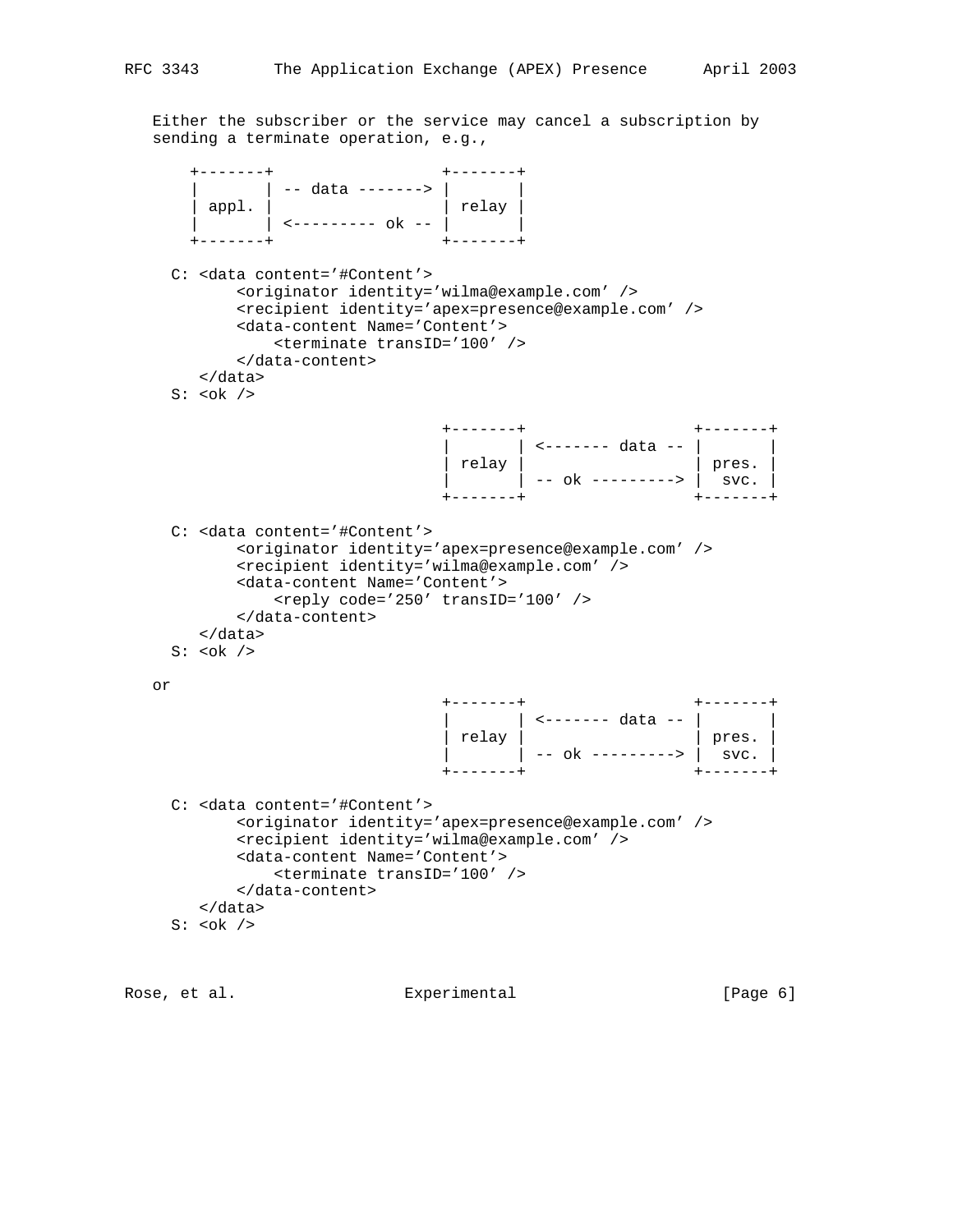# 2.3 Distribution of Watcher Information

 When an application wants to (periodically) receive notices about endpoints that are subscribed to receive presence information, it sends a watch operation to the service, e.g.,

```
 +-------+ +-------+
| | | | | | -- data -------> | | | | |
 | appl. | | relay |
 | | <--------- ok -- | |
 +-------+ +-------+
```

```
 C: <data content='#Content'>
         <originator identity='fred@example.com' />
         <recipient identity='apex=presence@example.com' />
         <data-content Name='Content'>
             <watch publisher='fred@example.com' duration='86400'
                    transID='2' />
        </data-content>
    </data>
S: <\!\!\circ\!\!\circ\!\!k />
```
 The service immediately responds with a reply operation containing the same transaction-identifier, e.g.,

| $\left  \begin{array}{c} \text{relay} \\ \text{relay} \\ \text{-- ok} \\ \end{array} \right  \xrightarrow{\text{clax} -1} \text{gres.}$ |  |
|-----------------------------------------------------------------------------------------------------------------------------------------|--|
|                                                                                                                                         |  |
|                                                                                                                                         |  |
|                                                                                                                                         |  |

```
 C: <data content='#Content'>
        <originator identity='apex=presence@example.com' />
        <recipient identity='fred@example.com' />
        <data-content Name='Content'
            <reply code='250' transID='2' />
        </data-content>
   </data>
S:  />
```
Rose, et al. Experimental [Page 7]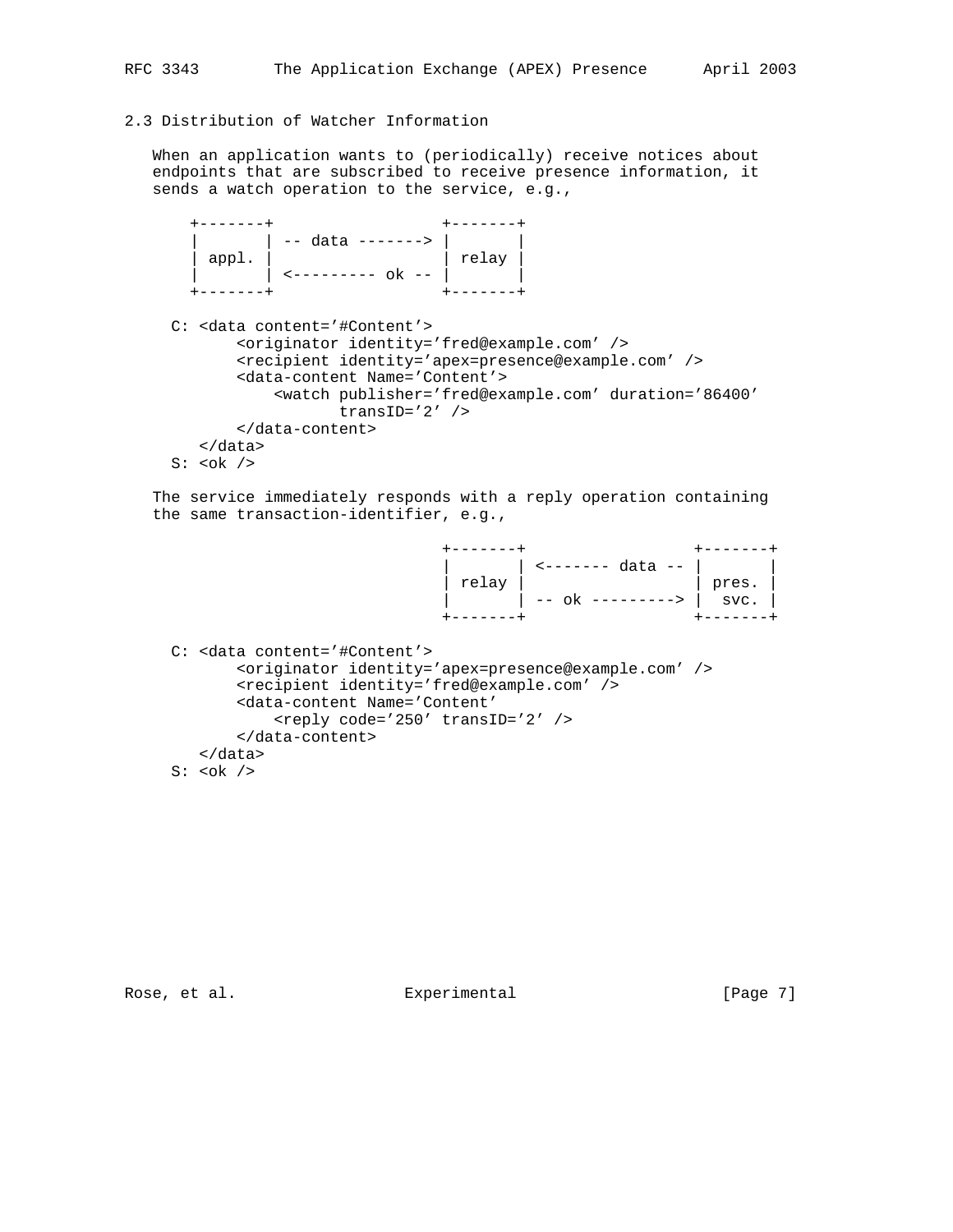For each current subscriber, the service immediately sends a notify operation containing the same transaction-identifier, e.g.,

 +-------+ +-------+ | | <------- data -- | | | relay | | pres. | | | -- ok ---------> | svc. | +-------+ +-------+ C: <data content='#Content'> <originator identity='apex=presence@example.com' /> <recipient identity='fred@example.com' /> <data-content Name='Content'> <notify subscriber='wilma@example.com' transID='2' duration='86000' action='subscribe' /> </data-content> </data>  $S: <\!\!\circ\!\!\circ\!\!k$  />

 Subsequently, for up to the specified "duration", the service sends new notify operations whenever an application subscribes successfully or a subscription is terminated. If the "duration" is zero-valued, a one time poll of the watcher information is achieved; otherwise, at the end of the "duration", a terminate operation is sent.

Rose, et al. Experimental [Page 8]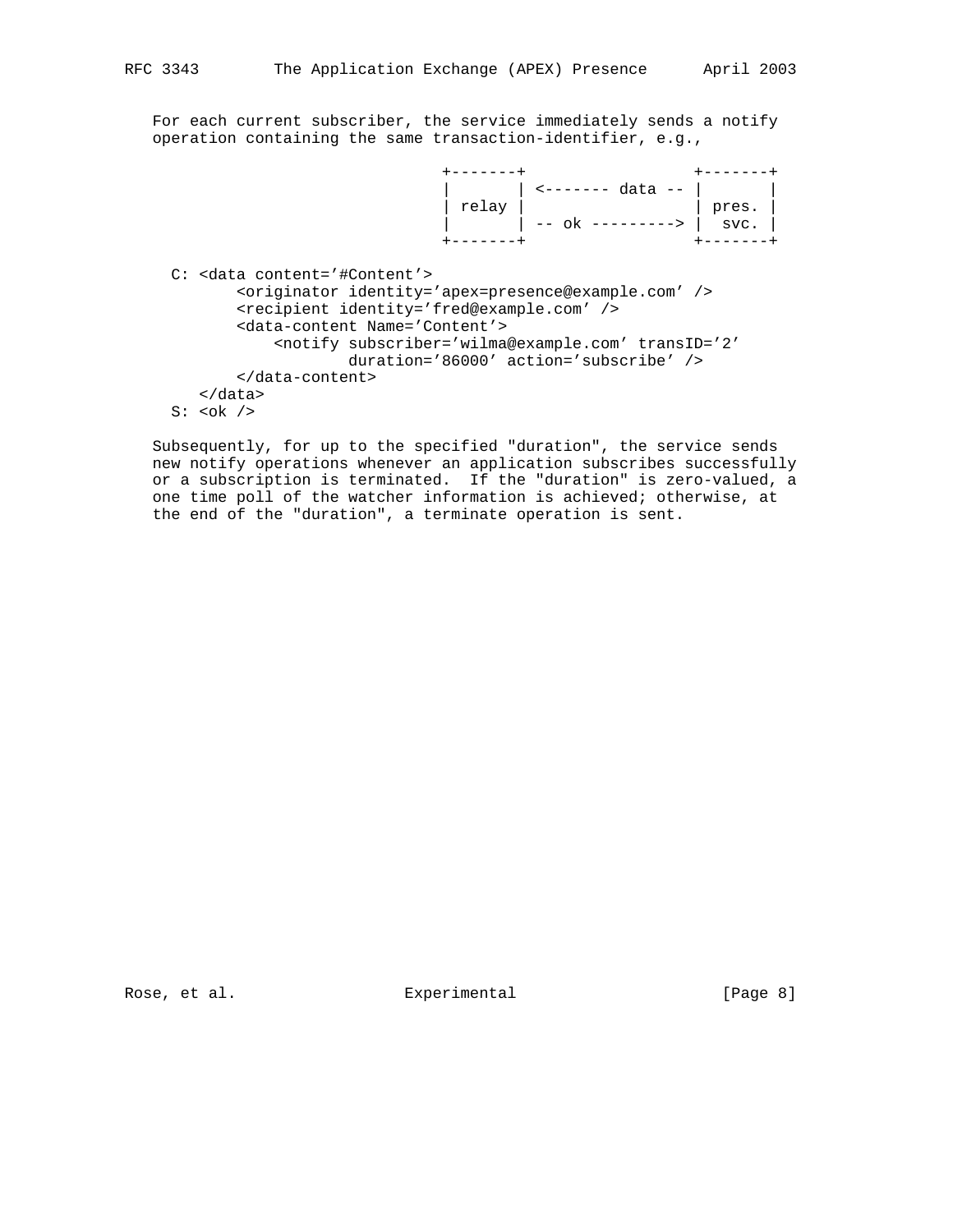Either the watcher or the service may cancel the request by sending a terminate operation, e.g.,

 +-------+ +-------+ | | | | | | -- data -------> | | | | | | appl. | | relay | | | <--------- ok -- | | +-------+ +-------+ C: <data content='#Content'> <originator identity='fred@example.com' /> <recipient identity='apex=presence@example.com' /> <data-content Name='Content'> <terminate transID='2' /> </data-content> </data> S: <ok />  $\,$  +-------+ +-------+ | | <------- data -- | | | relay | | pres. | | | -- ok ---------> | svc. | +-------+ +-------+ C: <data content='#Content'> <originator identity='apex=presence@example.com' /> <recipient identity='fred@example.com' /> <data-content Name='Content'> <reply code='250' transID='2' /> </data-content> </data> S:  $$  or +-------+ +-------+ | | <------- data -- | | | relay | | pres. | | | -- ok ---------> | svc. | +-------+ +-------+ C: <data content='#Content'> <originator identity='apex=presence@example.com' /> <recipient identity='fred@example.com' /> <data-content Name='Content'> <terminate transID='2' /> </data-content> </data>  $S: <\!\!\circ\!\!\circ\!\!k$  />

Rose, et al. Experimental [Page 9]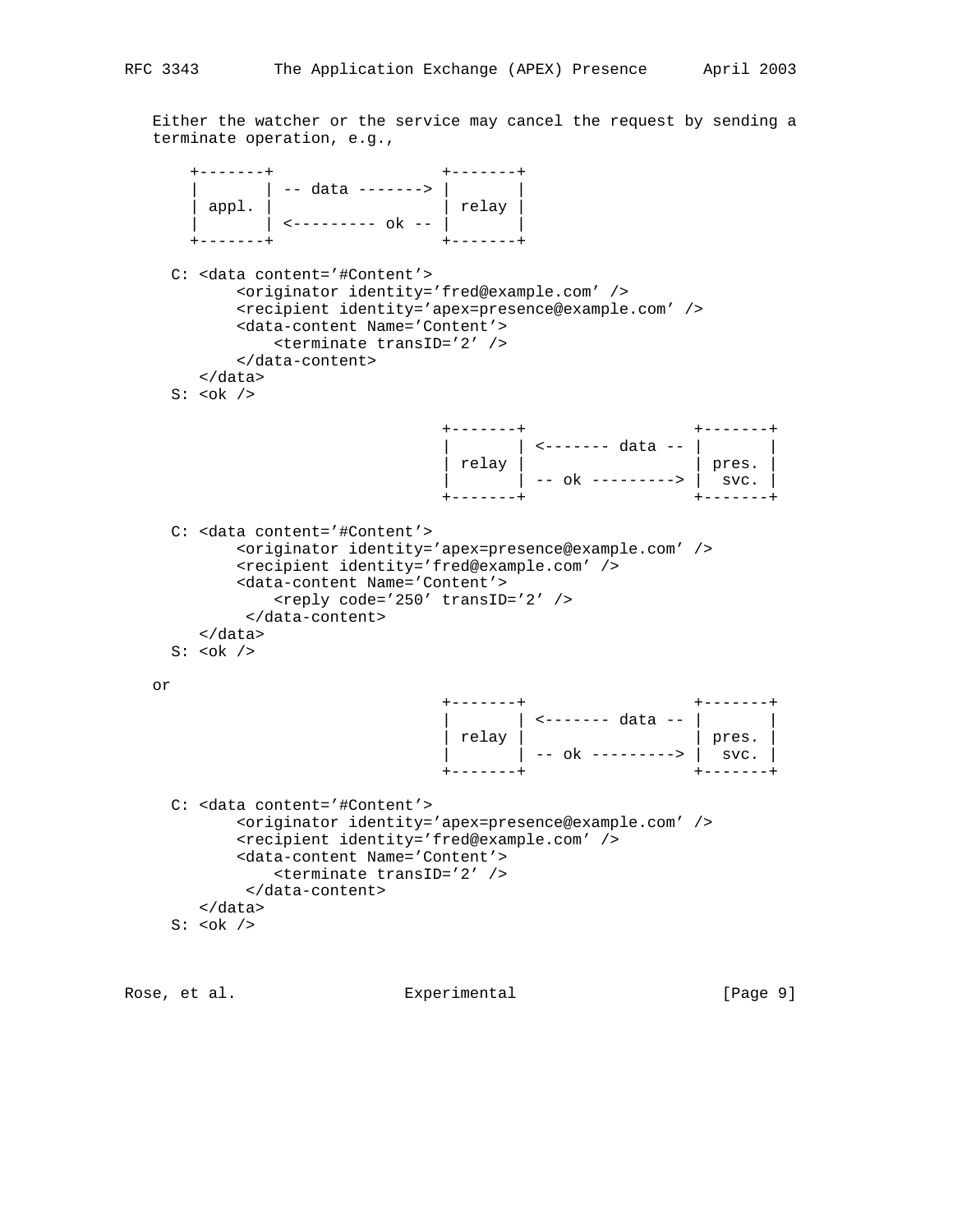#### 3. Format of Presence Entries

 Each administrative domain is responsible for maintaining a "presence entry" for each of its endpoints (regardless of whether those endpoints are currently attached to the relaying mesh).

 Section 6 defines the syntax for presence entries. Each presence entry has a "publisher" attribute, a "lastUpdate" attribute, a "publisherInfo" attribute, and contains one or more "tuple" elements:

- o the "publisher" attribute specifies the endpoint associated with the presence entry;
- o the "lastUpdate" attribute specifies the date and time that the service last updated the presence entry;
- o the "publisherInfo" attribute specifies arbitrary information about the publisher (using a URI); and,
- o each "tuple" element specifies information about an entity associated with the endpoint.

 Each "tuple" element has a "destination" attribute, an "availableUntil" attribute, a "tupleInfo" attribute, and contains zero or more "capability" elements:

- o the "destination" attribute identifies the entity as a URI (e.g., "apex:fred/appl=im@example.com" or "mailto:fred@flintstone.com");
- o the "availableUntil" attribute specifies the latest date and time that the entity is capable of receiving messages;
- o the "tupleInfo" attribute specifies arbitrary information about the entity (using a URI); and,
- o each "capability" element contains a specification as to the kinds of content the entity is capable of receiving.

 Each "capability" element contains arbitrary character data formatted according to the standard indicated in the element's "baseline" attribute.

Rose, et al. Subsequential Experimental [Page 10]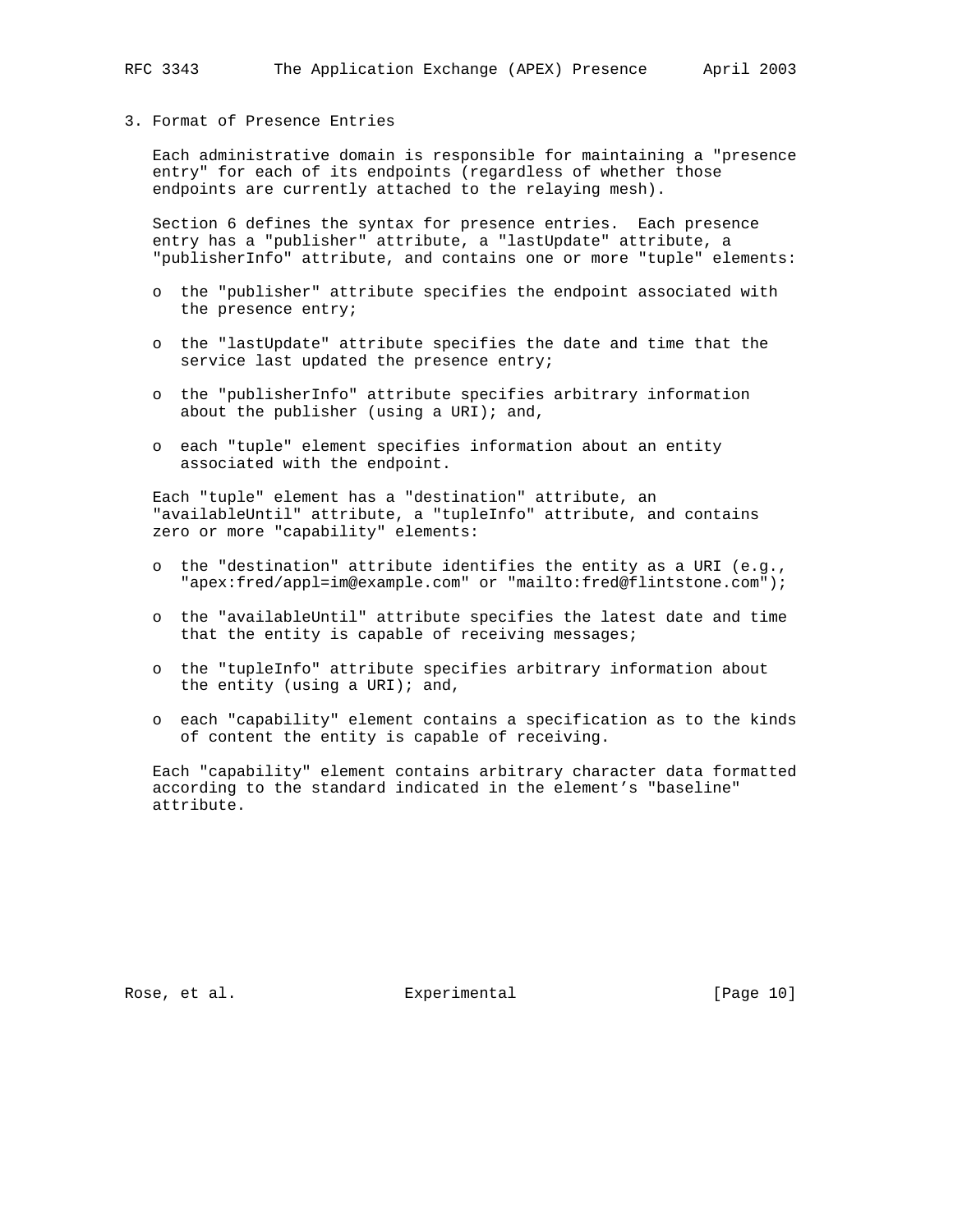## 4. The Presence Service

 Section 5 contains the APEX service registration for the presence service:

- o Within an administrative domain, the service is addressed using the well-known endpoint of "apex=presence".
- o Section 6 defines the syntax of the operations exchanged with the service.
- o A consumer of the service initiates communications by sending data containing the subscribe, watch, or publish operation.
- o In addition to replying to these operations, the service may also initiate communications by sending data containing the terminate, publish, or notify operations.

 An implementation of the service must maintain information about both presence entries and in-progress operations in persistent storage.

 Consult Section 6.1.1 of [1] for a discussion on the properties of long-lived transaction-identifiers.

Rose, et al. Subsequential Experimental [Page 11]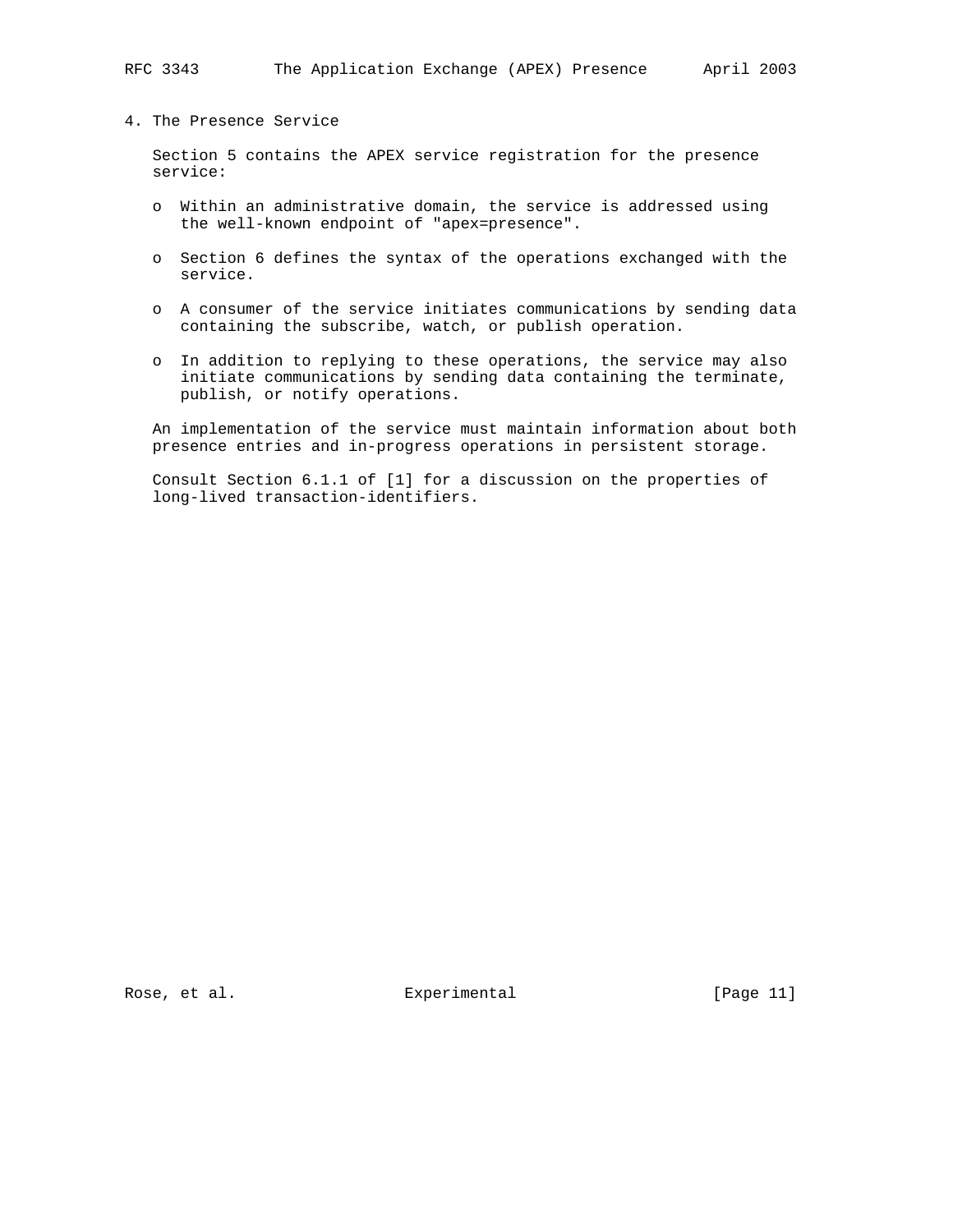```
4.1 Use of XML and MIME
    Section 4.1 of [1] describes how arbitrary MIME content is exchanged
    as a BEEP [2] payload. For example, to transmit:
        <data content='...'>
             <originator identity='apex=presence@example.com' />
            <recipient identity='fred@example.com' />
        </data>
   where "..." refers to: <reply code='250' transID='1' />
    then the corresponding BEEP message might look like this:
        C: MSG 1 1 . 42 1234
        C: Content-Type: multipart/related; boundary="boundary";
       C: start="<1@example.com>";
       C: type="application/beep+xml"
        C:
        C: --boundary
        C: Content-Type: application/beep+xml
        C: Content-ID: <1@example.com>
        C:
        C: <data content='cid:2@example.com'>
       C: <originator identity='fred@example.com' /><br>C: <recipient identity='apex=presence@example
              <recipient identity='apex=presence@example.com' />
        C: </data>
        C: --boundary
        C: Content-Type: application/beep+xml
        C: Content-ID: <2@example.com>
        C:
       C: \langle \text{reply code} = '250' \text{ transID} = '1' \rangle C: --boundary--
        C: END
    or this:
        C: MSG 1 1 . 42 1234
        C: Content-Type: application/beep+xml
        C:
        C: <data content='#Content'>
        C: <originator identity='fred@example.com' />
C: <recipient identity='apex=presence@example.com' />
 C: <data-content Name='Content'>
       C: <reply code='250' transID='1' />
        C: </data-content>
       C: < /data> C: END
```
Rose, et al. Subsequential Experimental [Page 12]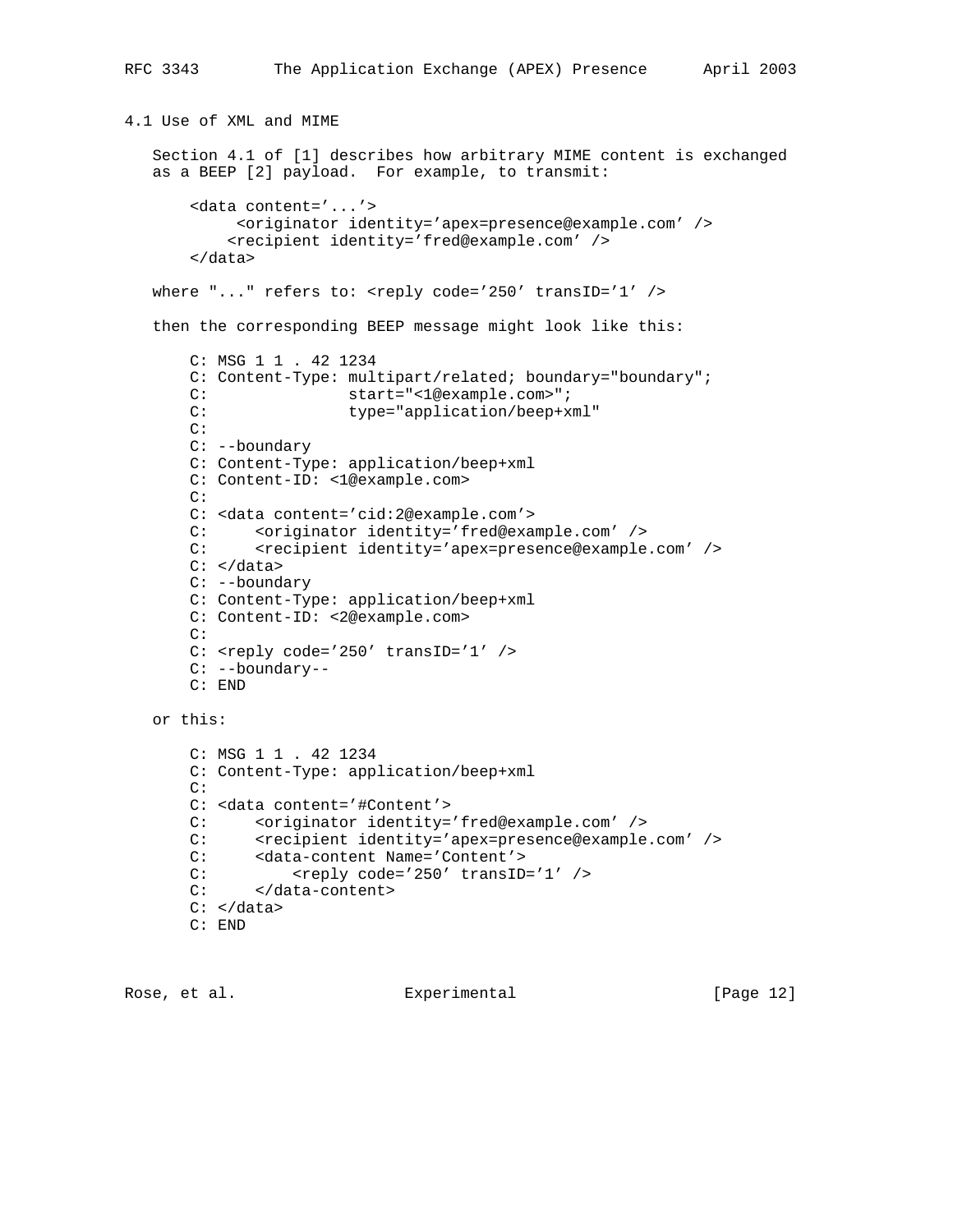#### 4.2 The Subscribe Operation

 When an application wants to (periodically) receive the presence information associated with an endpoint, it sends a "subscribe" element to the service.

 The "subscribe" element has a "publisher" attribute, a "duration" attribute, a "transID" attribute, and no content:

- o the "publisher" attribute specifies the endpoint associated with the presence entry;
- o the "transID" attribute specifies the transaction-identifier associated with this operation; and,
- o the "duration" attribute specifies the maximum number of seconds for which the originator is interested in receiving updated presence information.

 When the service receives a "subscribe" element, we refer to the "publisher" attribute of that element as the "subject", and the service performs these steps:

- 1. If the subject is outside of this administrative domain, a "reply" element having code 553 is sent to the originator.
- 2. If the subject does not refer to a valid endpoint, a "reply" element having code 550 is sent to the originator.
- 3. If the subject's access entry does not contain a "presence:subscribe" token for the originator, a "reply" element having code 537 is sent to the originator.
- 4. If the originator already has an in-progress subscribe operation for the subject, then the previous subscribe operation is silently terminated, and processing continues.
- 5. If the "transID" attribute refers to an in-progress subscribe or watch operation for the originator, a "reply" element having code 555 is sent to the originator.
- 6. Otherwise:
	- 1. A "publish" element, corresponding to the subject's presence entry, is immediately sent to the originator.

Rose, et al. Subsequential Experimental [Page 13]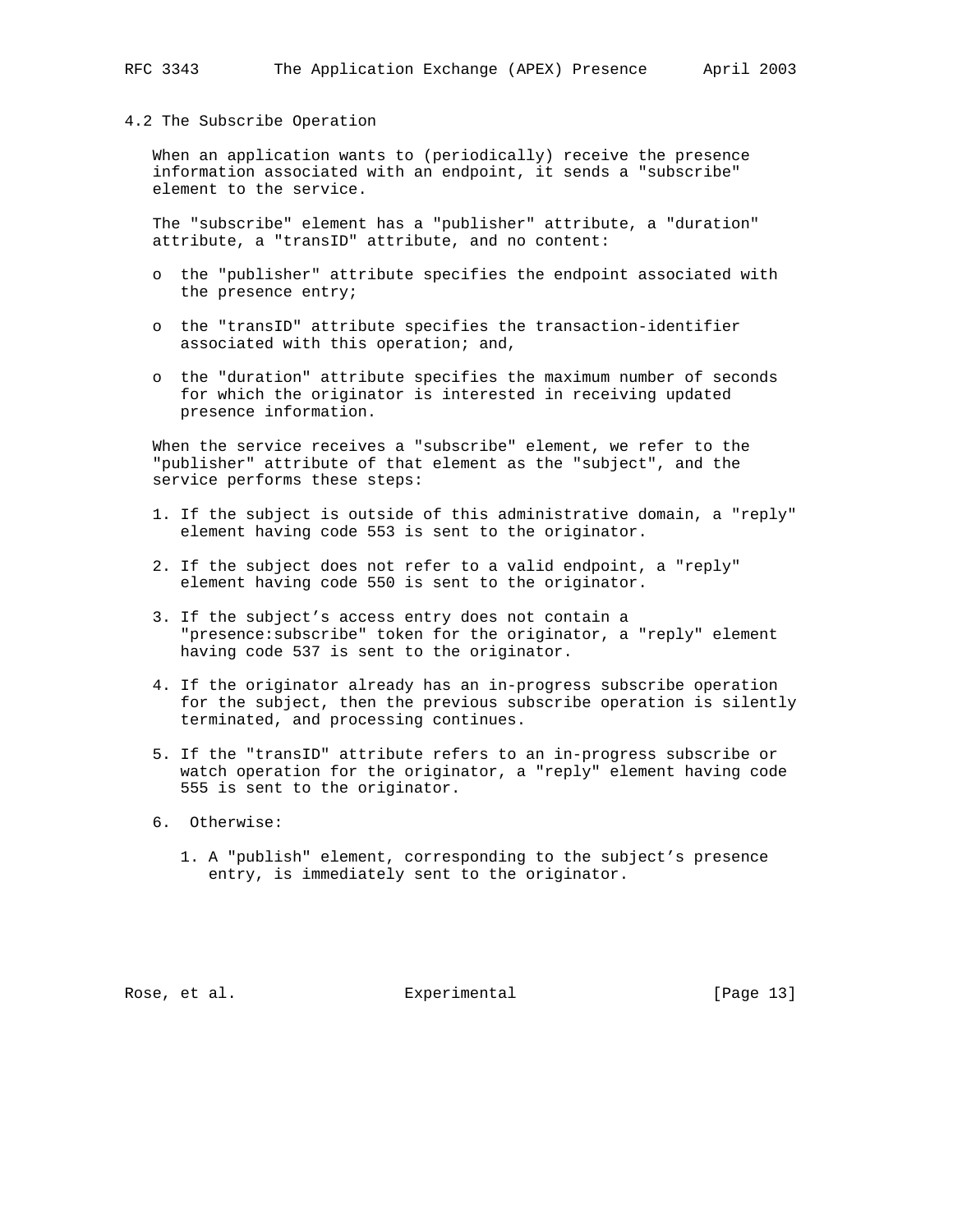- 2. For each endpoint currently watching subscribers to the subject's presence information, a "notify" element is immediately as sent (c.f., Step 6.3 of Section 4.6).
- 3. For up to the amount of time indicated by the "duration" attribute of the "subscribe" element, if the subject's presence entry changes, an updated "presence" element is sent to the originator using the publish operation (Section 4.4). Finally, when the amount of time indicated by the "duration" attribute expires, a terminate operation (Section 4.5) is sent to the originator.

 Note that if the duration is zero-valued, then the subscribe operation is making a one-time poll of the presence information. Accordingly, Step 6.3 above does not occur.

 Regardless of whether a "publish" or "reply" element is sent to the originator, the "transID" attribute is identical to the value found in the "subscribe" element sent by the originator.

4.3 The Watch Operation

 When an application wants to (periodically) receive notices about endpoints that are subscribed to receive presence entry, it sends a "watch" element to the service.

 The "watch" element has a "publisher" attribute, a "duration" attribute, a "transID" attribute, and no content:

- o the "publisher" attribute specifies the endpoint associated with the presence entry;
- o the "transID" attribute specifies the transaction-identifier associated with this operation; and,
- o the "duration" attribute specifies the maximum number of seconds for which the originator is interested in watching subscribers.

 When the service receives a "watch" element, we refer to the "publisher" attribute of that element as the "subject", and the service performs these steps:

- 1. If the subject is outside of this administrative domain, a "reply" element having code 553 is sent to the originator.
- 2. If the subject does not refer to a valid endpoint, a "reply" element having code 550 is sent to the originator.

Rose, et al. Subsequential Experimental [Page 14]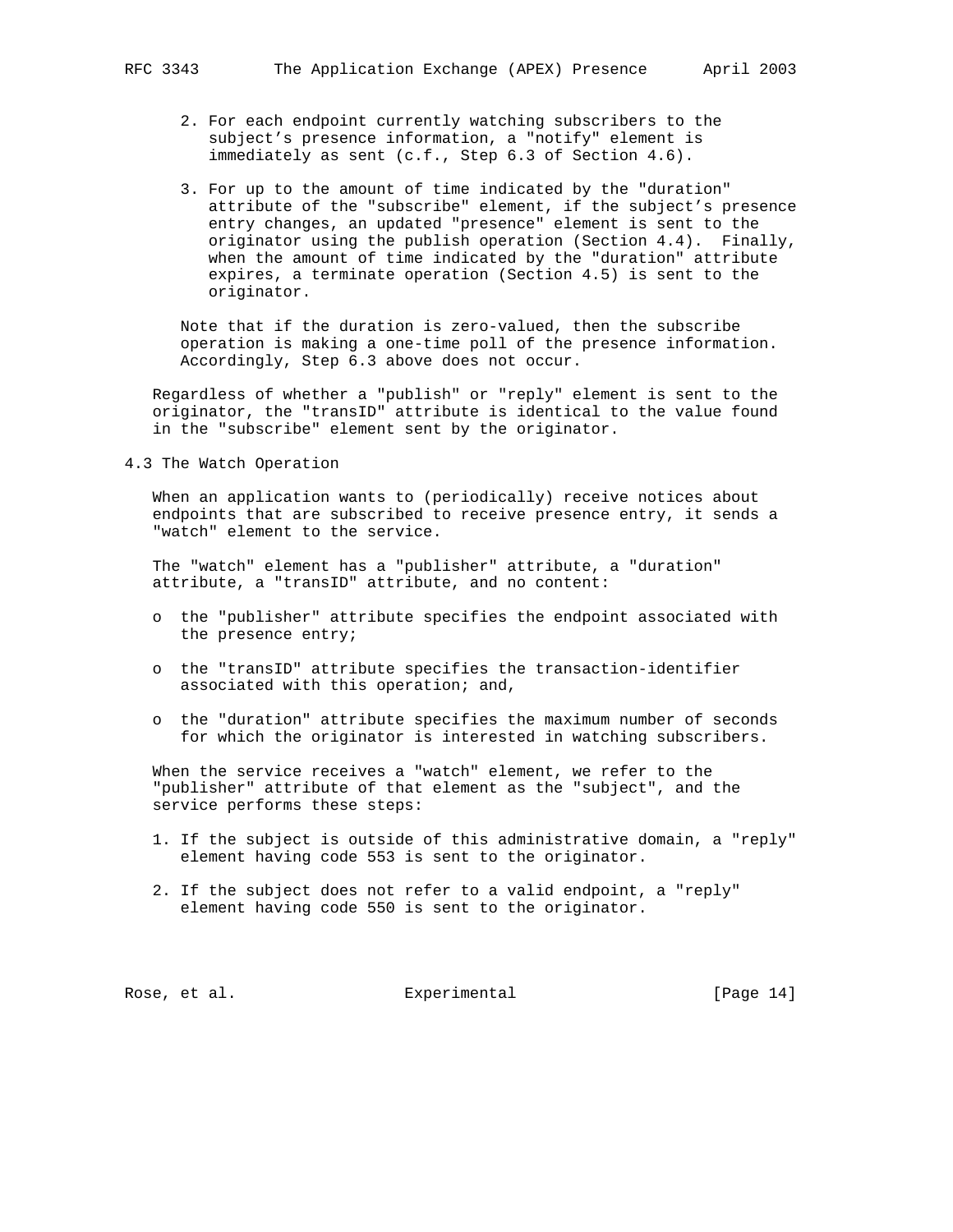- 3. If the subject's access entry does not contain a "presence:watch" token for the originator, a "reply" element having code 537 is sent to the originator.
- 4. If the originator already has an in-progress watch operation for the subject, then the previous watch operation is silently terminated, and processing continues.
- 5. If the "transID" attribute refers to an in-progress subscribe or watch operation for the originator, a "reply" element having code 555 is sent to the originator.
- 6. Otherwise:
	- 1. A "reply" element having code 250 is sent to the originator.
	- 2. For each endpoint currently subscribing to the subject's presence information, a "notify" element is immediately sent to the originator (c.f., Section 4.6).
	- 3. For up to the amount of time indicated by the "duration" attribute of the "watch" element, whenever a subscribe operation succeeds or a subscription is terminated, a "notify" element is sent to the originator. Finally, when the amount of time indicated by the "duration" attribute expires, a terminate operation (Section 4.5) is sent to the originator.

 Note that if the duration is zero-valued, then the watch operation is making a one-time poll of the presence information. Accordingly, Step 6.3 above does not occur.

 Regardless of whether a "notify" or "reply" element is sent to the originator, the "transID" attribute is identical to the value found in the "presence" element sent by the originator.

4.4 The Publish Operation

 When an application wants to modify the presence entry associated with an endpoint, it sends a "publish" element to the service. In addition, the service sends a "publish" element to endpoints that have subscribed to see presence information (c.f., Section 4.2).

 The "publish" element has a "publisher" attribute, a "transID" attribute, a "timeStamp" attribute, and contains a "presence" element:

 o the "publisher" attribute specifies the endpoint to be associated with the presence entry;

Rose, et al. Subsequential Experimental Formula (Page 15)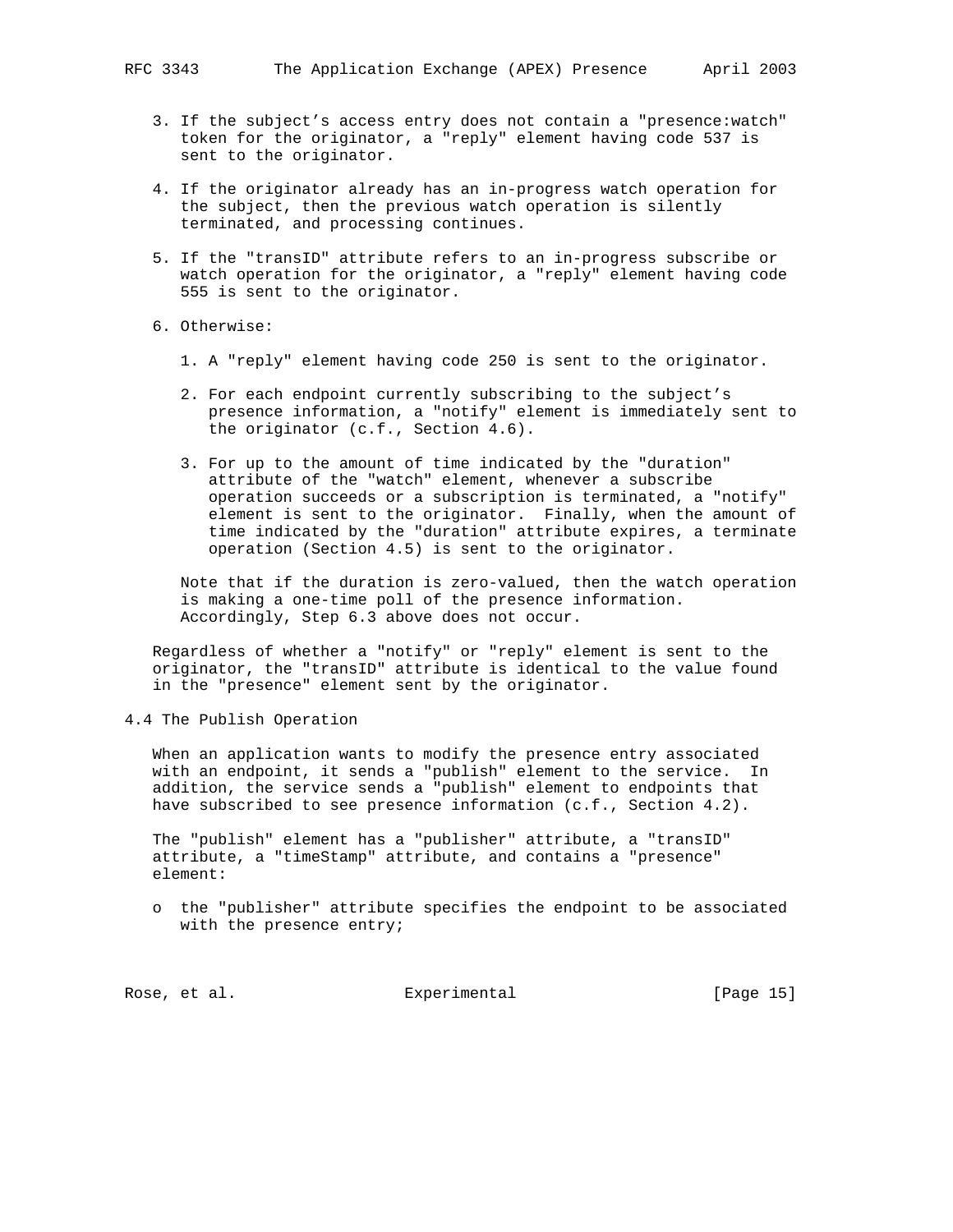- o the "transID" attribute specifies the transaction-identifier associated with this operation;
- o the "timeStamp" attribute specifies the application's notion of the current date and time; and,
- o the "presence" element contains the desired presence entry for the endpoint.

 When the service sends a "publish" element, the "transID" attribute specifies the transaction-identifier associated with the subscribe operation that caused this "publish" element to be sent, and the "timeStamp" attribute specifies the service's notion of the current date and time. No reply is sent by the receiving endpoint.

 When the service receives a "publish" element, we refer to the "publisher" attribute of that element as the "subject", and the service performs these steps:

- 1. If the "publisher" attribute of the "publish" element doesn't match the "publisher" attribute of the "presence" element contained in the "publish" element, a "reply" element having code 503 is sent to the originator.
- 2. If the subject is outside of this administrative domain, a "reply" element having code 553 is sent to the originator.
- 3. If the subject does not refer to a valid endpoint, a "reply" element having code 550 is sent to the originator.
- 4. If the subject's access entry does not contain a "presence:publish" token for the originator, a "reply" element having code 537 is sent to the originator.
- 5. If the "lastUpdate" attribute of the "publish" element is not semantically identical to the "lastUpdate" attribute of the subject's presence entry, a "reply" element having code 555 is sent to the originator. (This allows a simple mechanism for atomic updates.)
- 6. Otherwise:
	- 1. The subject's presence entry is updated from the "publish" element.
	- 2. The "lastUpdate" attribute of the presence entry is set to the service's notion of the current date and time.

Rose, et al. Subsequential Experimental [Page 16]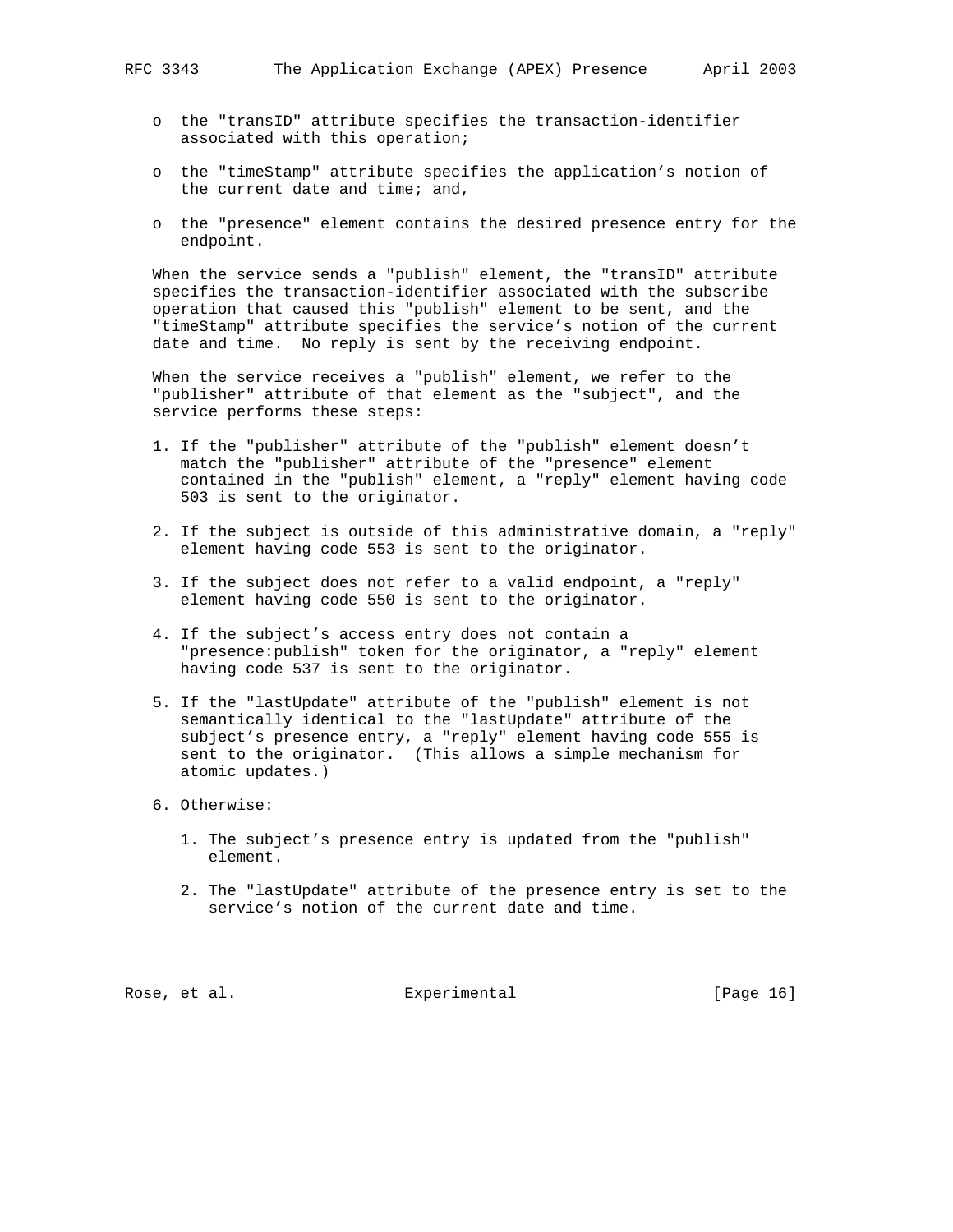3. A "reply" element having code 250 is sent to the originator.

 When sending the "reply" element, the "transID" attribute is identical to the value found in the "publish" element sent by the originator.

4.5 The Terminate Operation

 When an application no longer wishes to subscribe to presence information or to watch endpoints that are subscribed to receive presence information, it sends a "terminate" element to the service; similarly, when the service no longer considers an application to be subscribing or watching, a "terminate" element is sent to the application.

 The "terminate" element contains only a "transID" attribute that specifies the transaction-identifier associated an in-progress subscribe or watch operation. Section 9.1 of [1] defines the syntax for the "terminate" element.

When the service receives a "terminate" element, it performs these steps:

- 1. If the transaction-identifier does not refer to a previous subscribe or watch operation for the originator, an "error" element having code 550 is returned.
- 2. Otherwise, the previous subscribe or watch operation for the originator is terminated, and a "reply" element having code 250 is sent to the originator.

 Note that following a terminate operation, the originator may receive further presence or watcher updates. Although the service will send no further updates after processing a terminate operation and sending the reply operation, earlier updates may be in transit.

4.6 The Notify Operation

 The service sends a "notify" element to endpoints that are watching other endpoints subscribed to presence information (c.f., Section 4.3).

 The "notify" element has a "subscriber" attribute, a "transID" attribute, a "duration" attribute, an "action" attribute, and no content:

 o the "subscriber" attribute specifies the endpoint that is subscribed to presence information; and,

Rose, et al. Subsequential Experimental [Page 17]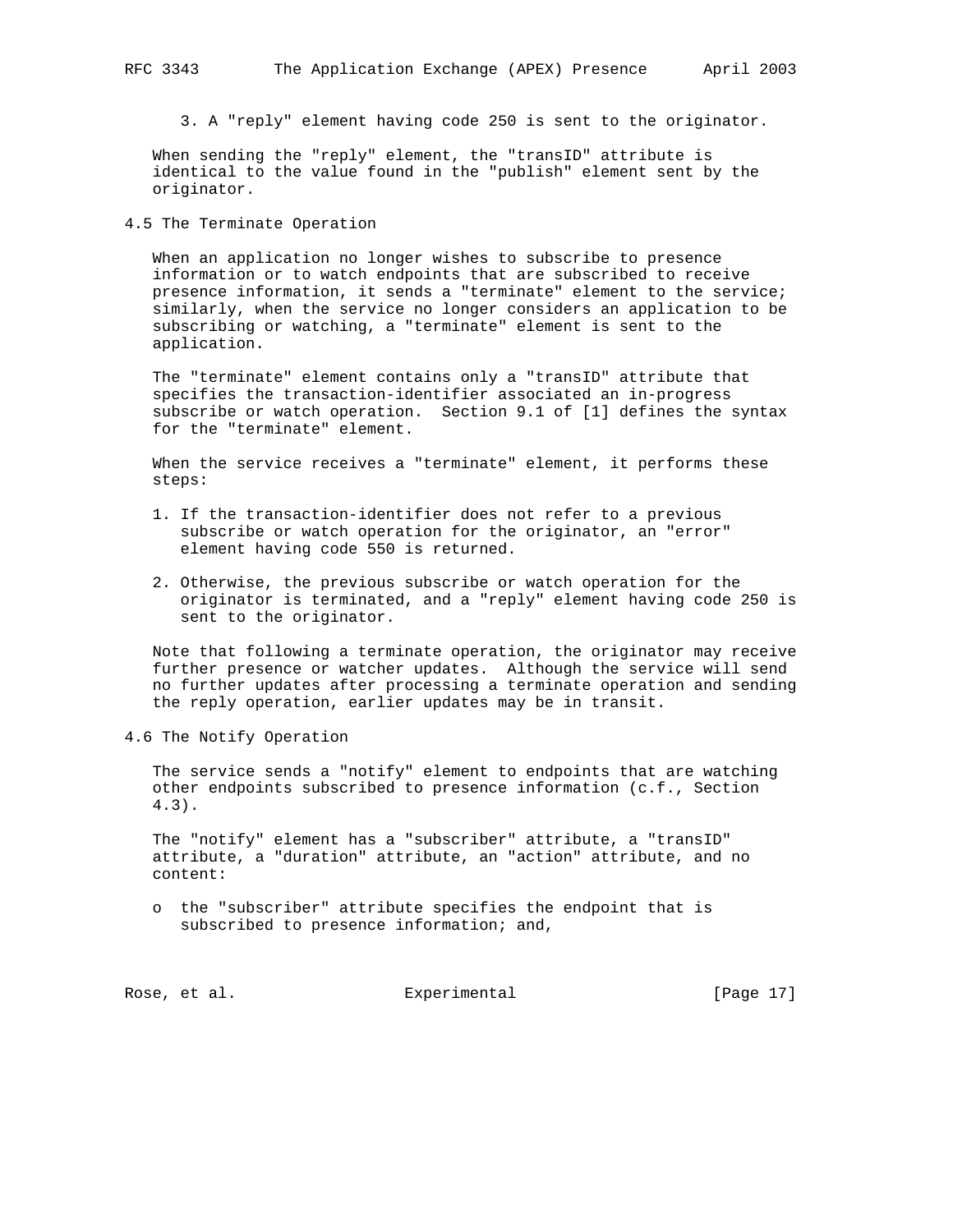- o the "transID" attribute specifies the transaction-identifier associated with the watch operation that caused this "notify" element to be sent;
- o the "action" attribute specifies whether a subscription or its termination has occurred; and,
- o if a subscription is being reported, the "duration" attribute specifies the requested duration of the subscription.

No reply is sent by the receiving endpoint.

4.7 The Reply Operation

 While processing operations, the service may respond with a "reply" element. Consult Sections 10.2 and 6.1.2 of [1], respectively, for the definition and an exposition of the syntax of the reply element.

5. Registration: The Presence Service

Well-Known Endpoint: apex=presence

Syntax of Messages Exchanged: c.f., Section 6

Sequence of Messages Exchanged: c.f., Section 4

- Access Control Tokens: presence:subscribe, presence:watch, presence:publish
- Contact Information: c.f., the "Authors' Addresses" section of this memo
- 6. The Presence Service DTD

```
\lt ! -- DTD for the APEX presence service, as of 2001-05-08
     Refer to this DTD as:
       <!ENTITY % APEXPRESENCE PUBLIC "-//IETF//DTD APEX PRESENCE//EN"
" " %APEXPRESENCE;
    --&> <!ENTITY % APEXCORE PUBLIC "-//IETF//DTD APEX CORE//EN" "">
   %APEXCORE;
```
# Rose, et al. Subsequential Experimental [Page 18]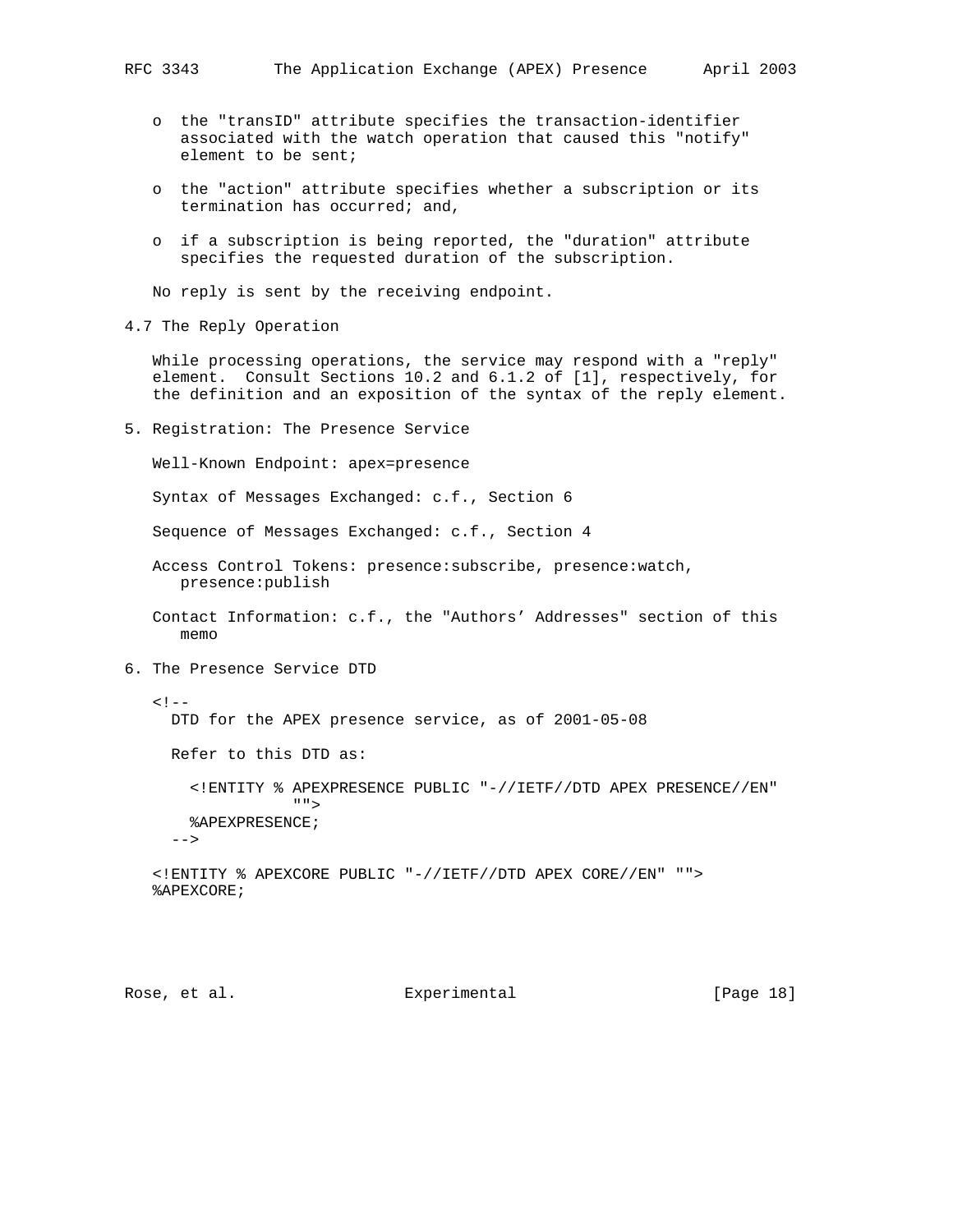```
< ! - - Synopsis of the APEX presence service
      service WKE: apex=presence
     message exchanges:
        consumer initiates service replies
        ================== ================
       subscribe publish or reply<br>terminate reply
       terminate reply<br>watch reply
       watch
        publish reply
 service initiates consumer replies
 ================= ================
 terminate (nothing)
 publish (nothing)
notify (nothing)
     access control:
       token target
        ================== ======
 presence:subscribe for "publisher" of "subscribe" element
 presence:watch for "publisher" of "watch" element
 presence:publish for "publisher" of "publish" element
   --> <!ELEMENT subscribe EMPTY>
   <!ATTLIST subscribe
publisher %ENDPOINT;  #REQUIRED
 transID %UNIQID; #REQUIRED
duration  %SECONDS;  #REQUIRED>
   <!ELEMENT watch EMPTY>
   <!ATTLIST watch
publisher %ENDPOINT;  #REQUIRED
 transID %UNIQID; #REQUIRED
duration  %SECONDS;  #REQUIRED>
```
 <!-- publisher attributes must match in publish and presence --> <!ELEMENT publish (presence)> <!ATTLIST publish publisher %ENDPOINT; #REQUIRED transID %UNIQID; #REQUIRED timeStamp %TIMESTAMP; #REQUIRED>

Rose, et al. Experimental [Page 19]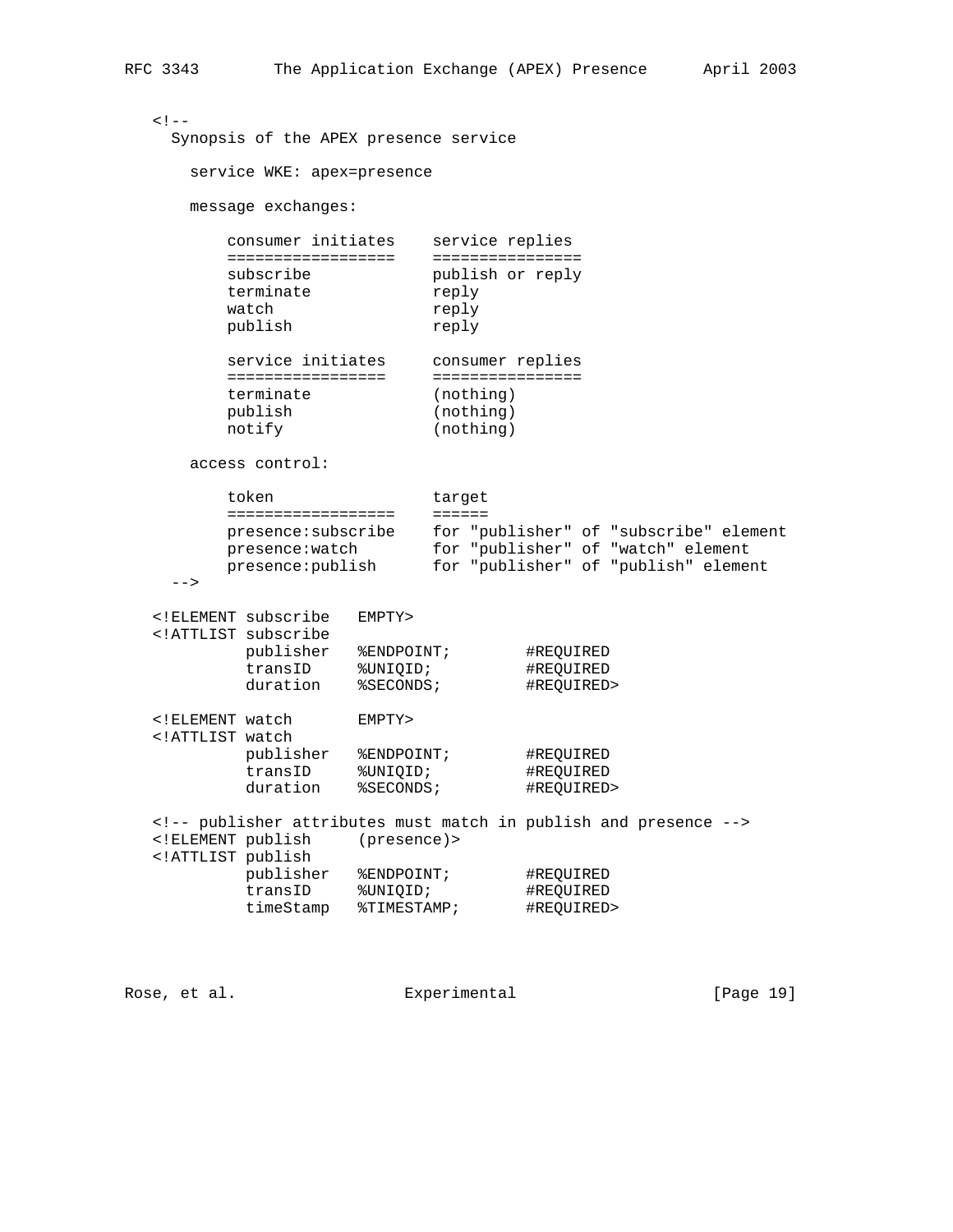<!ELEMENT notify EMPTY> <!ATTLIST notify subscriber %ENDPOINT; #REQUIRED transID %UNIQID; #REQUIRED duration %SECONDS; "0" action (subscribe|terminate) "subscribe">  $<$  !  $-$  presence entries  $--->$  <!ELEMENT presence (tuple+)> <!ATTLIST presence publisher %ENDPOINT; #REQUIRED lastUpdate %TIMESTAMP; #REQUIRED publisherInfo %URI; ""> <!ELEMENT tuple (capability\*)> <!ATTLIST tuple destination %URI; #REQUIRED availableUntil %TIMESTAMP; #REQUIRED tupleInfo %URI; ""> <!-- e.g., baseline='urn:ietf:rfc:rfc2533' --> <!ELEMENT capability (#PCDATA)> <!ATTLIST capability baseline %URI #REQUIRED>

Rose, et al. Subsequential Experimental [Page 20]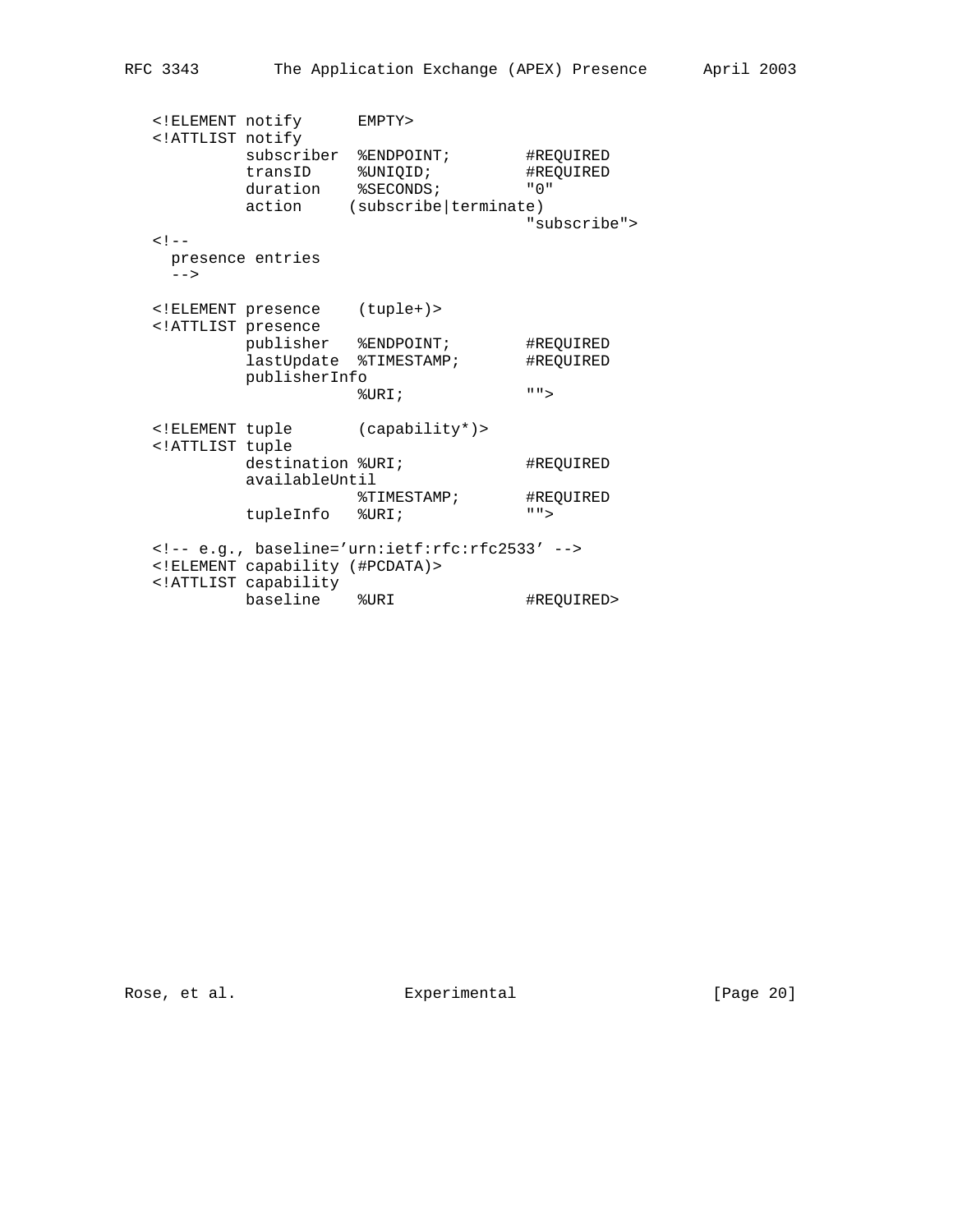# 7. Security Considerations

Consult [1]'s Section 11 for a discussion of security issues.

 In addition, timestamps issued by the the presence service may disclose location information. If this information is considered sensitive, the special timezone value "-00:00" may be used (after converting the local time accordingly).

References

- [1] Rose, M., Klyne, G. and D. Crocker, "The Application Exchange Core", RFC 3340, July 2002.
- [2] Rose, M., "The Blocks Extensible Exchange Protocol Core", RFC 3080, March 2001.
- [3] Rose, M., Klyne, G. and D. Crocker, "The Application Exchange (APEX) Access Service", RFC 3341, July 2002.

Rose, et al. Subsection Experimental Experimental [Page 21]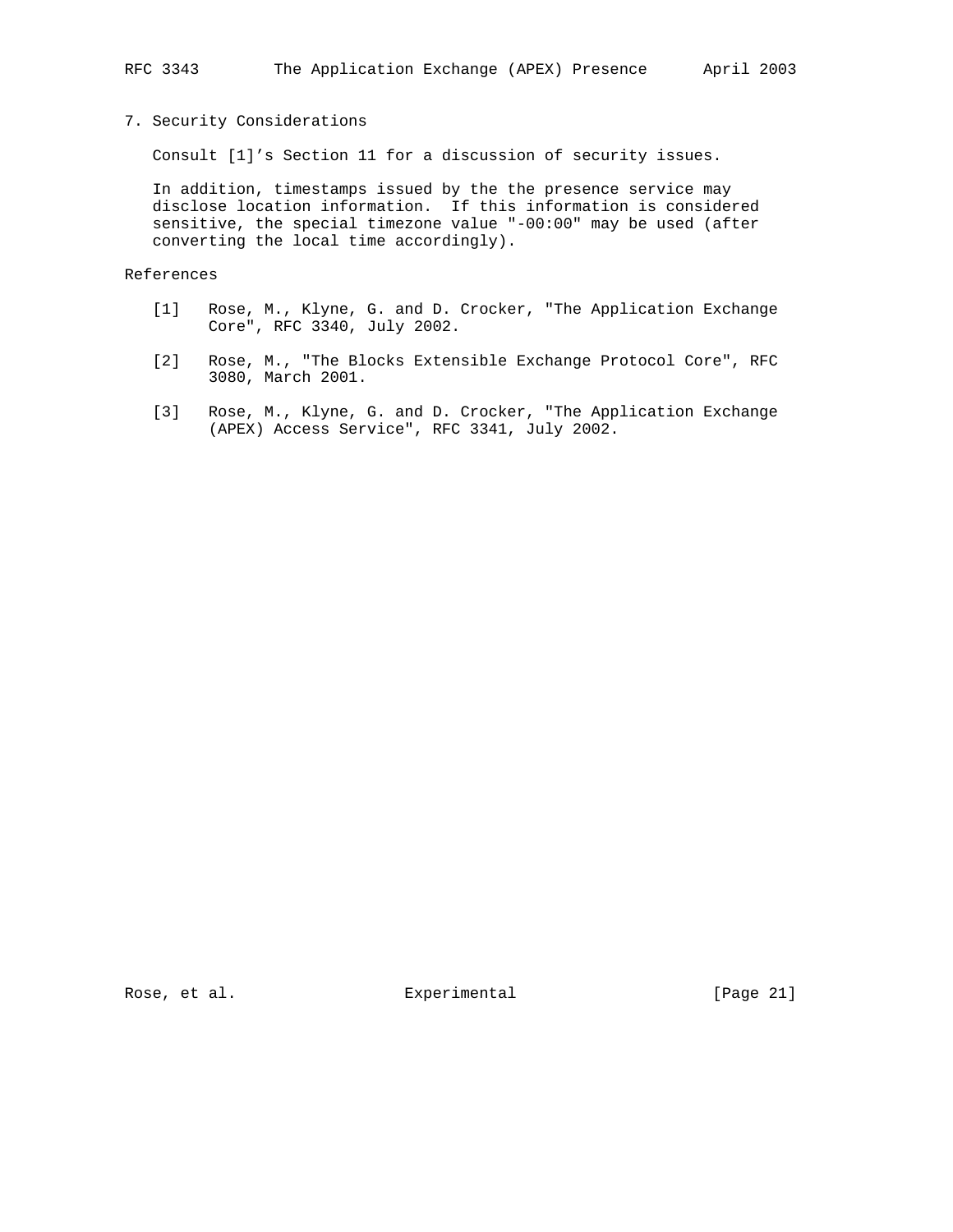Acknowledgements

 The authors gratefully acknowledge the contributions of: Neil Cook, Eric Dixon, Darren New, Scott Pead, and Bob Wyman.

Authors' Addresses

 Marshall T. Rose Dover Beach Consulting, Inc. POB 255268 Sacramento, CA 95865-5268 US

 Phone: +1 916 483 8878 EMail: mrose@dbc.mtview.ca.us

 Graham Klyne Nine by Nine

EMail: gk@ninebynine.org

 David H. Crocker Brandenburg InternetWorking 675 Spruce Drive Sunnyvale, CA 94086 US

 Phone: +1 408 246 8253 EMail: dcrocker@brandenburg.com URI: http://www.brandenburg.com/

Rose, et al. Subsequental Experimental [Page 22]